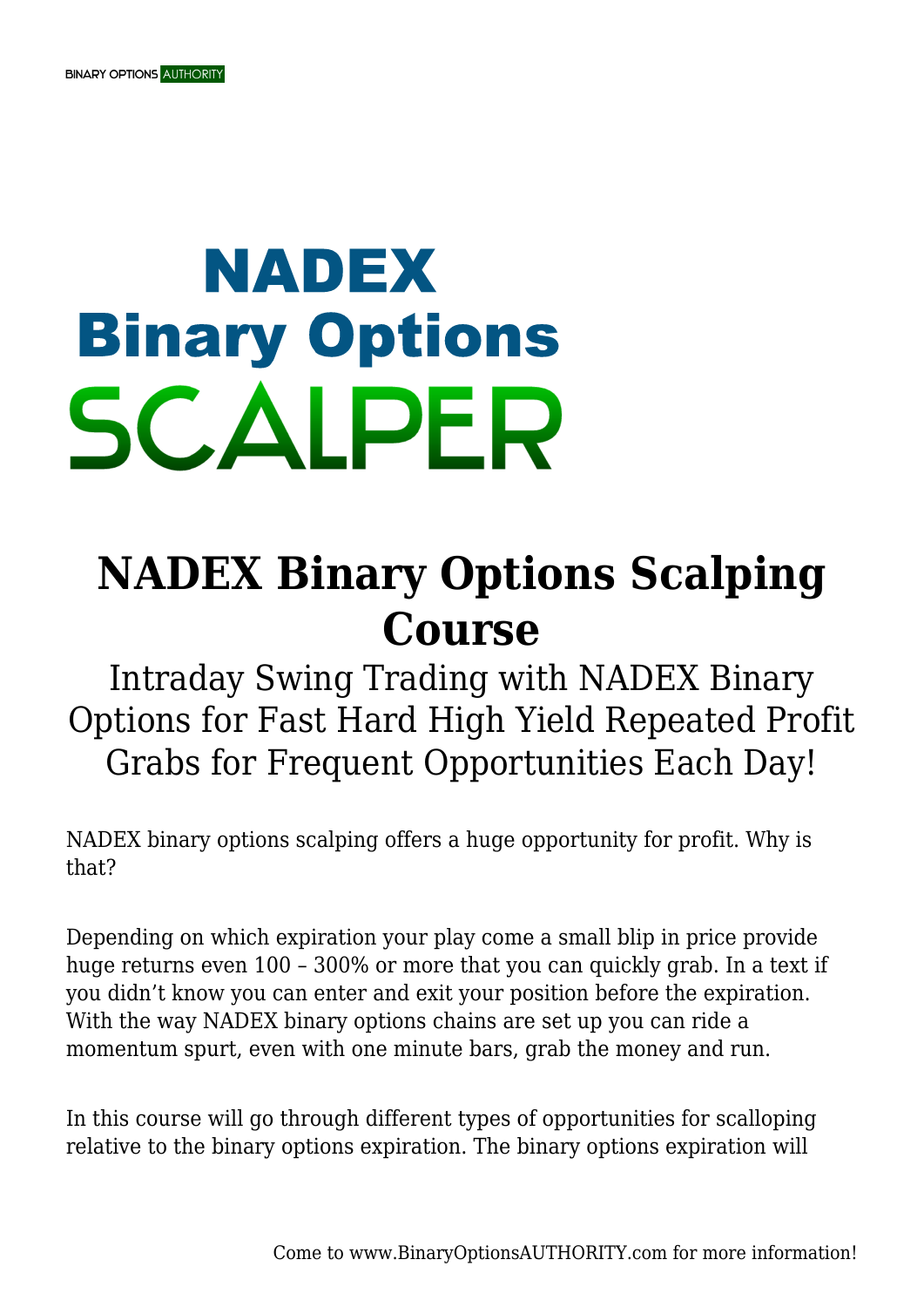provide the type of scallop we can play. Longer term binaries have bigger strikes short-term binaries have shorter strikes.

With NADEX the Potential to Make Quite a Bit of Cash Flow is VERY Real Tiny movements on Forex pairs, emini futures such as YM, NQ, ES, TF / RTY (RL, RLM etc Russell 2000 emini futures), Japan 225 can yield 100% to 300% returns in a literal blink of the eye.

The return on NADEX will vary in delta, or speed of options price change relative to the underlying "indicative index" as NADEX calls it depending on: 1. Time to expiration in terms of say a 5 minute binary vs a 2 hour binary 2. Time to expiration left within that binary say 20 minutes left on a 2 hour binary vs. an hour 45 minutes left on a 2 hour binary.

And the point is: you have tons of opportunity with many different ways of scalping NADEX binaries with lots of time left or little time left. Plus you can play a couple, few different expirations at once.

\$97



Related NADEX Binary Options Scalping Products

- [NADEX RED 20 Minute Binary Options System Scalper](https://binaryoptionsauthority.com/nadex-red-20-minute-binary-options-system-scalper/)
- [NADEX TRIPPER 20 Minute NADEX Binary Options Scalper](https://binaryoptionsauthority.com/nadex-tripper-20-minute-nadex-binary-options-scalper/)